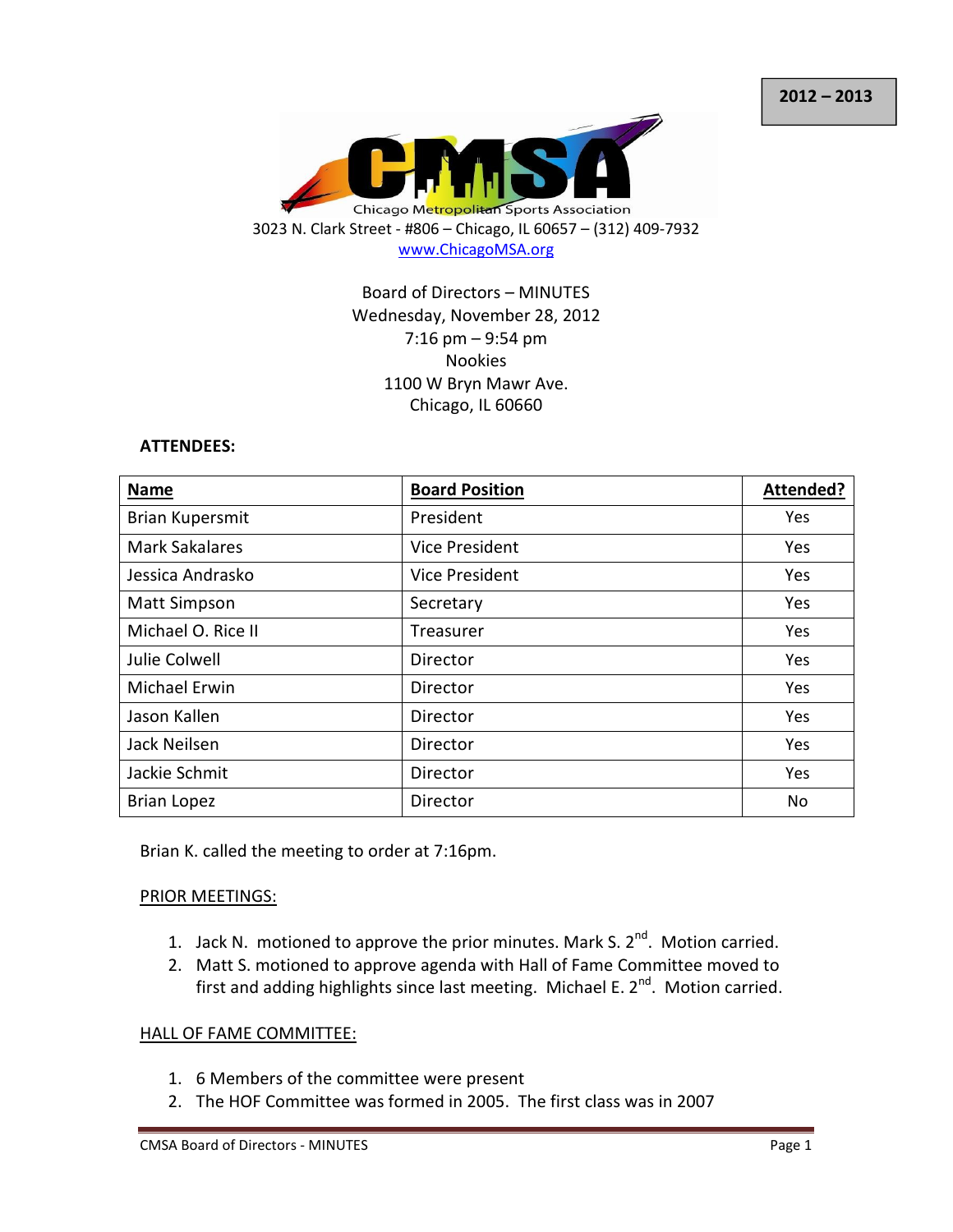- 3. Nominations for this year's class are open until 12/31/12.
- 4. The HOF Committee will meet in January to select.
- 5. Induction ceremony is in March 2013.
- 6. CMSA website has HOF link for more information
- 7. HOF Selection Process:
	- a) Nominations come from members, not committee
	- b) Nominees graded on point scale, 25 is maximum possible
	- c) Committee narrows to 3-5 people. Threshold for selection is typically 75% of points
- 8. Ceremony:
	- a) Committee wants it to be a small ceremony to converse and share stories.
	- b) Planning for 2012 induction ceremony has begun.
- 9. Brian K. requested that the committee:
	- a) Keep the Board informed on progress
	- b) Discuss evaluating the "culture" of the HOF, i.e. does it need to be adjusted to reflect the younger demographic of CMSA
	- c) Marcia Hill to discuss budget needs with Michael Rice.

## CHARITY PRESENTATION/GAY FOR GOOD

- 1. Brian Redar gave overview of Gay for Good:
	- a) Developed with the goal of reaching out to communities outside of the gay community
	- b) First chapter in Los Angeles in 2008.
	- c) Chicago chapter started in 2011, first projects were in 2012.
	- d) About 375 members in the Chicago chapter
	- e) Goals for 2013:
		- 1-2 projects per month
		- Increase awareness
		- Continue to operate on a minimal budget (+/- \$1,500/year)
	- f) Gay for Good/CMSA Partnership:
		- Similar organizations
		- Both non-profit/non-political
		- LGBT oriented
		- Typical project: Clean up a CMSA facility
		- 30-40 people per event. Larger turnout becomes difficult to manage
		- CMSA events would be in addition to regular Gay for Good events
		- CMSA would propose an event, Gay for Good would organize and run it.
		- Board to discuss a possible Spring event
		- Brian K. to notify the CPD of potential to partner with them on a project.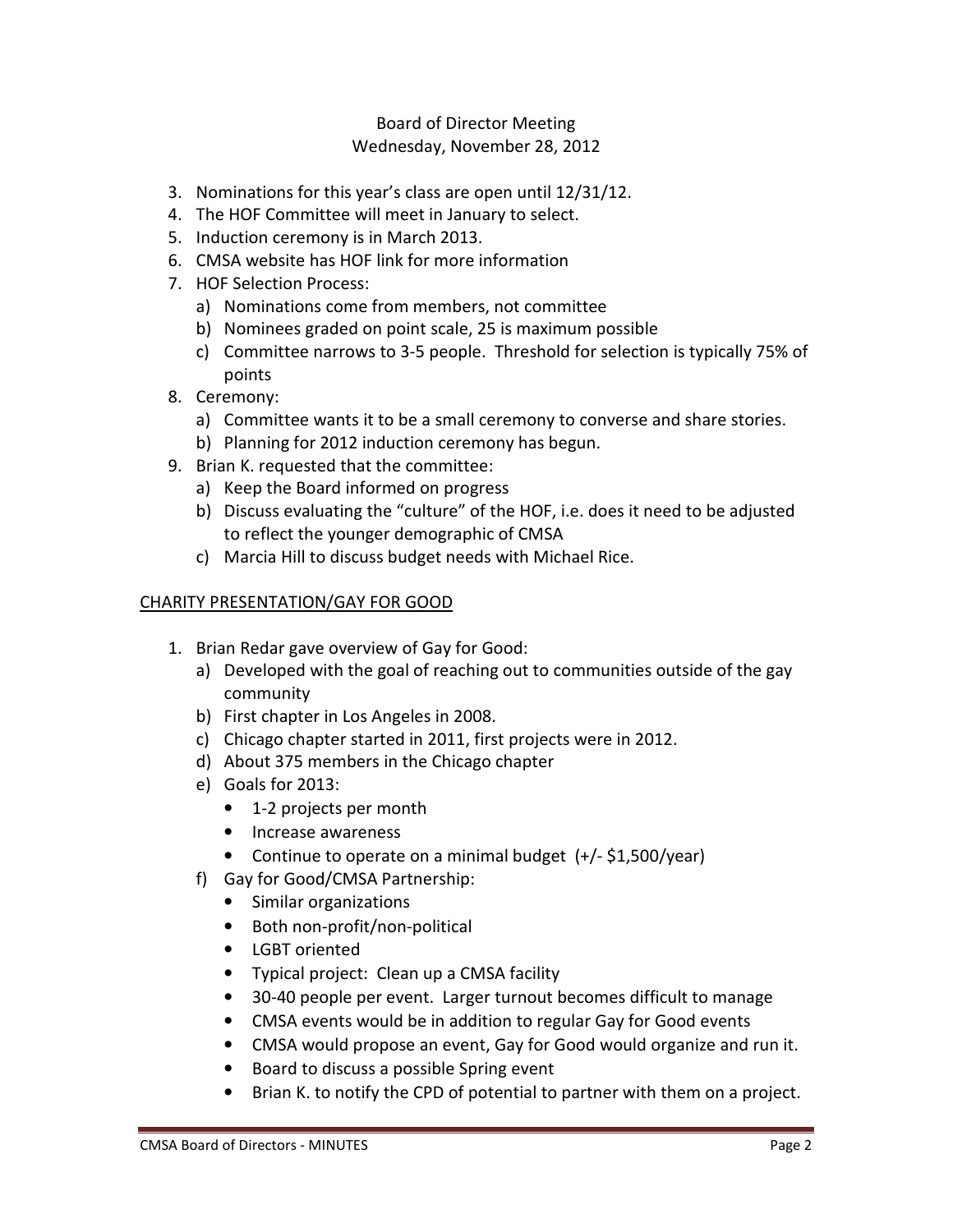### TREASURER'S REPORT:

- 1. Michael R. reviewed the treasurer's report.
- 2. Membership is down compared to 2011-12 but the gap is closing. The board is not concerned, but will continue to monitor.
- 3. The audit started last week. Will be complete by 12/31/12
- 4. Michael R. requested that all Fall budgets be closed out by 12/31/12.
- 5. Jackie S. motioned approve treasurer's report, Michael E. 2<sup>nd</sup>. Motion carried

### MEMBER SURVEY:

- 1. Brian K. reviewed the responses to each of the questions
- 2. Brian K. will put together an executive summary of the survey to track trends and what areas we need to improve on.
- 3. We will conduct this survey annually

### CMSA ACCOMPLISHMENTS SINCE 10/17/12 MEETING:

- 1. Toy drive a success –raising over \$1700 already
- 2. First ever linkage with GLAAD spirit day
- 3. Auditor on board
- 4. 2 new commissioners Grete and Brent
- 5. First quarterly newsletter went out!
- 6. PR questions/answers to KFS
- 7. Website bids received and evaluated
- 8. Amazing Nov/Dec sports ads
- 9. Facebook likes continue to build
- 10. Getting the right insurance in place
- 11. Park district proposal delivered
- 12. Legal bids received

### CHICAGO PARK DISCTRICT UPDATE:

- 1. As of 11/28/12 there is no update from CPD.
- 2. CPD is reviewing all proposals now. We expect to have a decision by the end of the year.
- 3. Brian K. will e-mail CPD and update them on CMSA's intention of adding sports, thus adding revenue opportunities for CPD.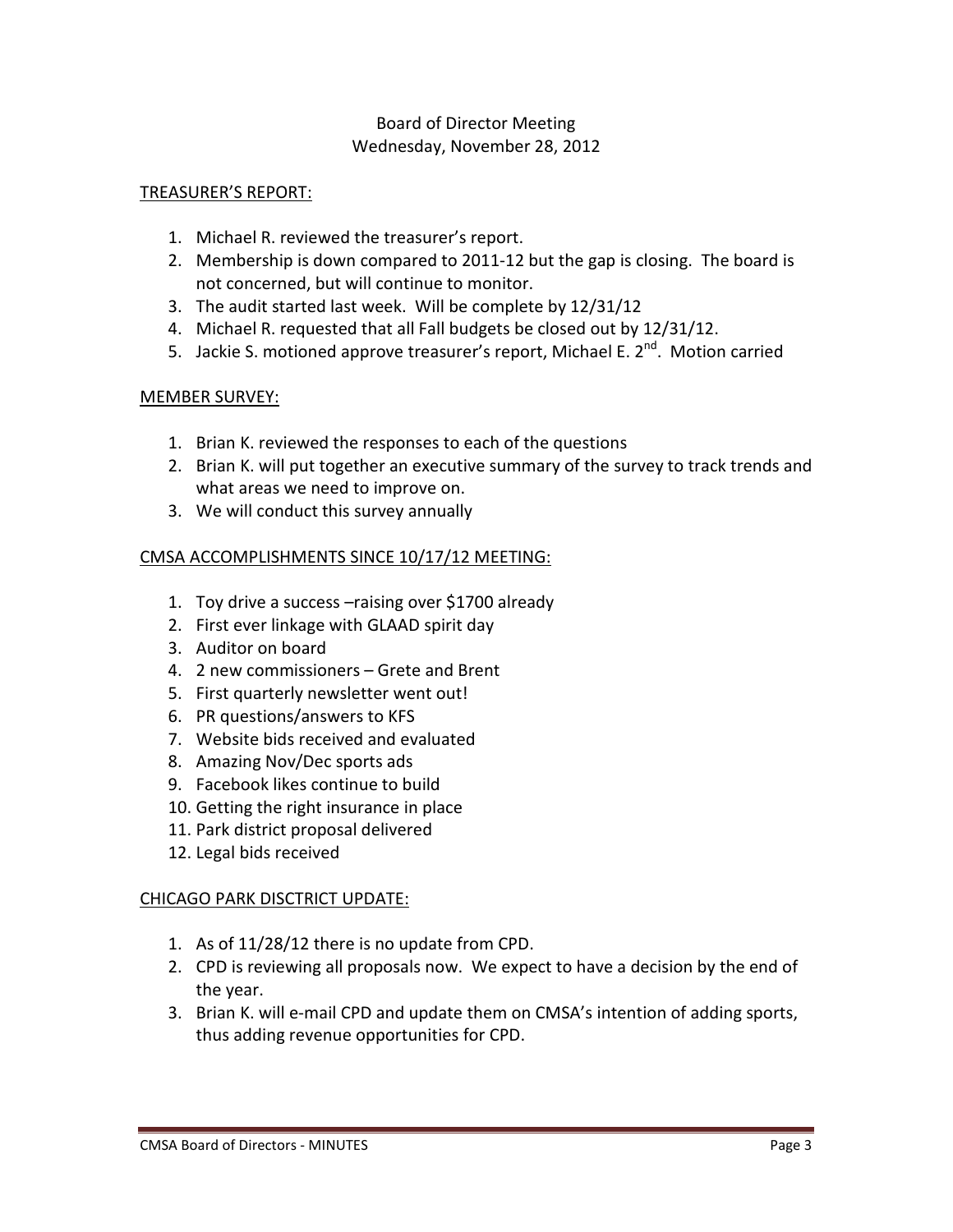### WEBSITE UPDATE:

- 1. Jason K. received 10 proposals from vendors for CMSA's website upgrade. Jason and Brian K. narrowed this down to 5.
- 2. Jason sent follow up questions to the final 5. We're awaiting responses.
- 3. The median price was  $+/-$  \$20,000.
- 4. Our timeline is to have the new website functional by March of 2013.

#### INSURANCE UPDATE:

- 1. Mark S. has investigated our current insurance policy and made some adjustments
- 2. Mark researched competitors of Bollinger (our current carrier) and found that they are offering competitive pricing and good service. No change in carrier is recommended.
- 3. We need to analyze how we divide up insurance costs between sports. There is a fee per person and depends on the sport.
- 4. Bollinger stated that our current waiver is sufficient.
- 5. We entered a close meeting to discuss insurance related topics.

### KEY INITIATIVES FOR 2012-13:

- 1. Marketing: (Jason K., Brian K.)
	- a) We have ads in the Windy City Times for Winter sports.
	- b) Brian K., Jack N., and Jason K. to discuss timing of ads for Spring 2013 sports
	- c) Jason brought extra copies of the new poster ads that were distributed to Board members. They are currently running at 14 locations.
- 2. Communication: (Michael E., Brian K.)
	- a) Our Facebook page has about 300 views per day
- 3. Social: (Jack N., Brian L.)
	- a) Jack N. will organize a party for February 2013.
	- b) Julie C. will follow up with Sam Hamilton on status of Women's Party
- 4. New Sports: (Michael R., Jess A.)
	- a) No update
- 5. Improve Registration
	- a) No update.